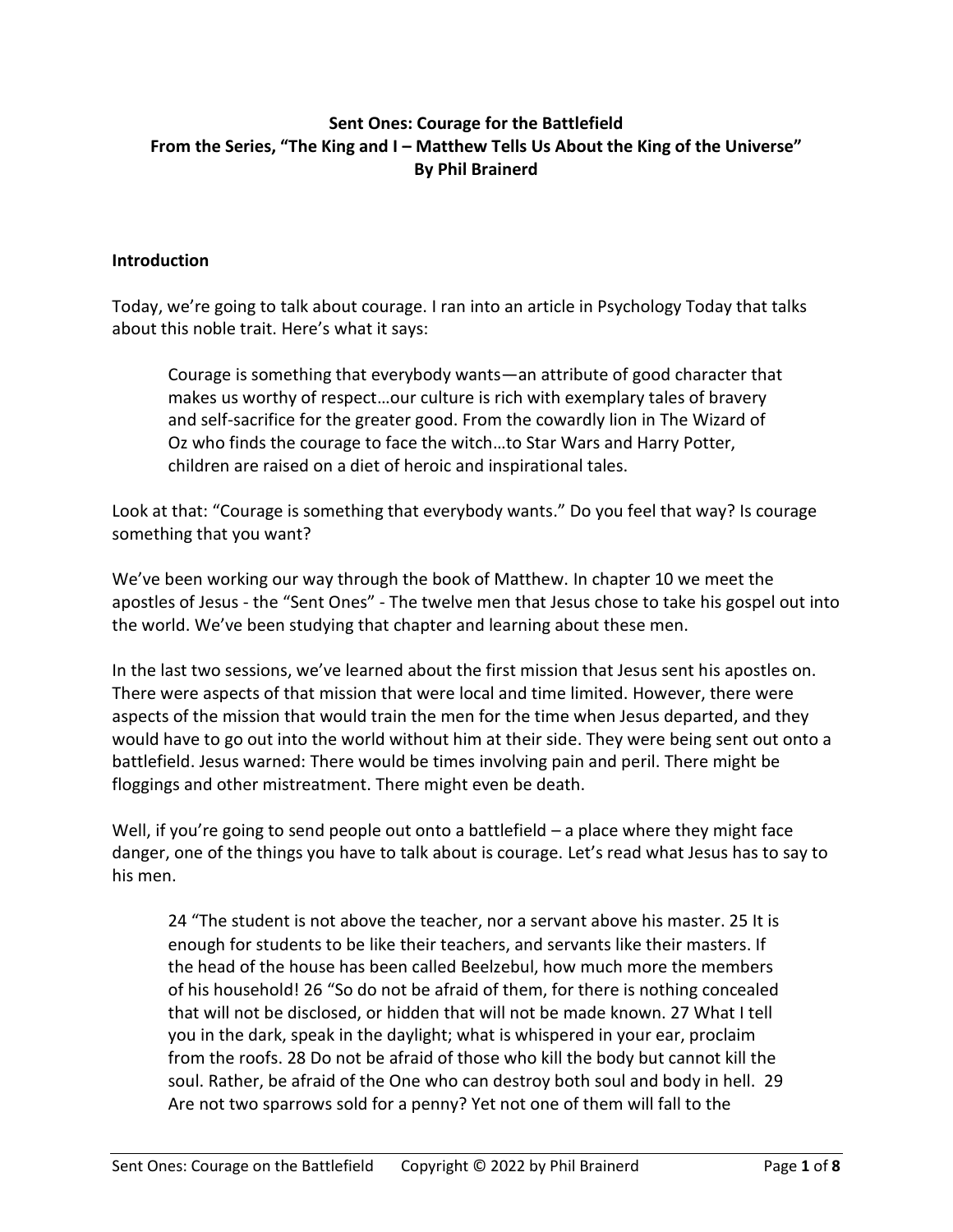ground outside your Father's care. 30 And even the very hairs of your head are all numbered. 31 So don't be afraid; you are worth more than many sparrows. 32 "Whoever acknowledges me before others, I will also acknowledge before my Father in heaven. 33 But whoever disowns me before others, I will disown before my Father in heaven. (Matthew 10:24-33)

We're going to see that there are six things that followers of Jesus need to learn about finding courage.

## **I. Courage comes from understanding your goals.**

First, courage comes from understanding your goals.

24 "The student is not above the teacher, nor a servant above his master. 25 It is enough for students to be like their teachers, and servants like their masters. (Matthew 10:24-25)

There are many ways to describe the things that believers want to accomplish, and the ways that we do it. One very important goal for followers of Christ: *We want to be like him.*

We learn in the first chapter of the Bible that human beings were created in the image of God. We are all little pictures of God. That image has two qualities which we've discussed over the years. The first is part of our nature - We simply are made in God's image. That never changes.

Another part is what I've called "dynamic". It involves things that we do. In particular, it involves our choices. The first choice given to Adam and Eve involved the tree of the knowledge of Good and Evil. God said not to eat the fruit of that tree. Adam and Eve could choose to obey or to disobey. Sadly, they chose to disobey. That disobedience, that sin, caused the image of God in each of us to be tarnished. From that day, God initiated a program to restore the image of God.

Here are the steps:

First, Jesus had to do it. Jesus had to die for our sins. There is nothing we can do to take away the stain of sin.

But you know that he appeared so that he might take away our sins. (I John 3:5)

Next, we must choose to accept this.

7 But if we walk in the light, as he is in the light, we have fellowship with one another, and the blood of Jesus, his Son, purifies us from all sin. (I John 1:7)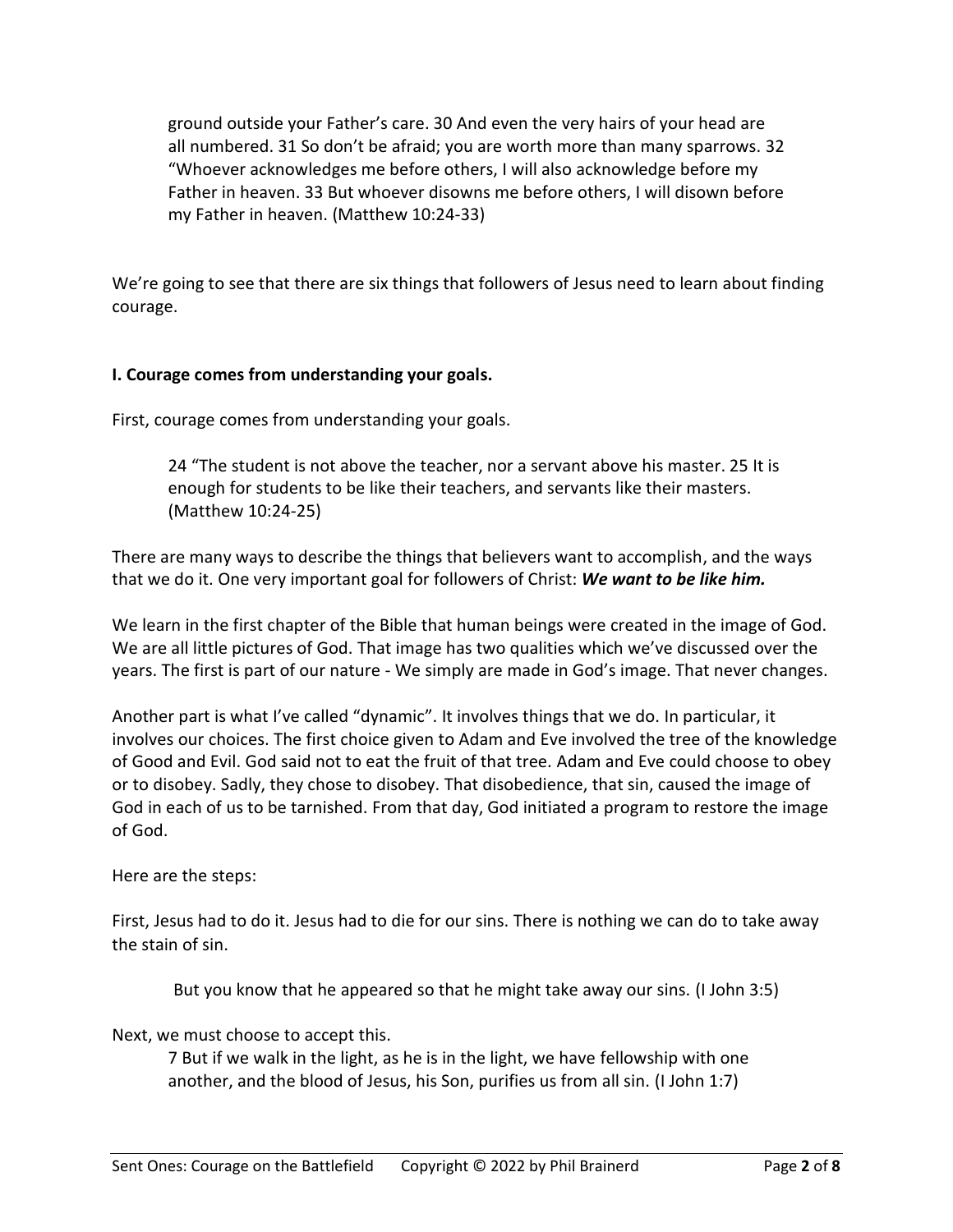We have to choose to walk in the light.

Next, we must accept this goal of being like God.

29 For those God foreknew he also predestined to be conformed to the image of his Son, that he might be the firstborn among many brothers and sisters. (Romans 8:29)

We don't have time to prove it here, but Jesus and God the Father are one.

Once we accept the goal, we have to understand our part. In our text today, Jesus offers us two pictures:

- Students and their teacher.
- Servants and their master.

First, the student/teacher. We all have to learn some things. Jesus tells us that in this passage: "The student is not above the teacher…" Jesus says one aspect of our relationship with him is that of students and teachers. Jesus teaches us. We listen and learn. In the days of Jesus, that meant physically following Jesus around and listening to him directly. Today, we have God's Word, the Bible. That's why in our church, we're committed to studying it together every Sunday. We start at the beginning of books in the Bible and work our way through. That way, we don't miss anything.

There's more, though. Some of what we learn involves *actions*. That's why Jesus mentions another aspect of our relationship with him: "…nor a servant above his master…" Another way to look at our relationship is a servant and his master. A master gives commands. Good servants obey. Jesus is the Master. Sometimes, he asks us to do things that are easy. At other times, Jesus asks us to do things that are hard.

This is where choice comes in. Remember, we said that part of the image of God is dynamic. It involves our choices. This is important: *When we choose to make decisions the way that God makes decisions, we become like him.* God makes decisions based on noble virtues - Things like Love, Humility, Wisdom, and Faith. He wants us to make decisions the same way he does.

Sometimes, when we make decisions the way he does, we will face pain. Understand this: *No pain is pointless.* Sometimes, when we hurt, it feels that way. However, pain is used by God to conform us to his image. Here's the point: *When we understand this, it gives us courage.* There is an eternal reward for obeying God - Even if it means facing pain and loss in the present.

The final step in restoring the image of God will happen one day when we reach heaven.

"He who was seated on the throne said, 'I am making everything new!'" (Revelation 21:5)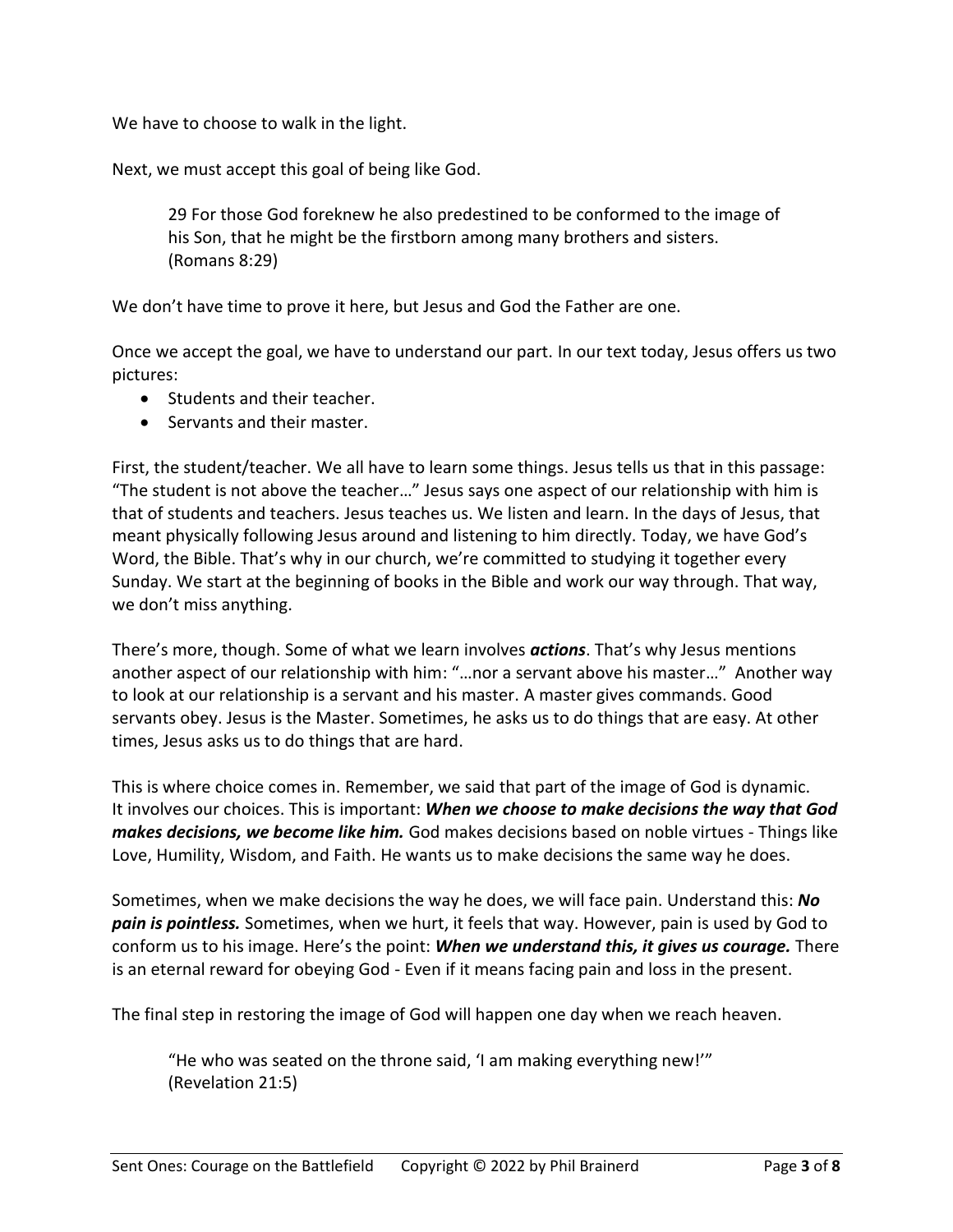On that day, we will be given new bodies, free from the stain of sin. When that happens, the image will be fully restored.

So, the first step to finding courage is to understand our goals. One of our goals is to be like God. In case, we want to be like our teacher, Jesus.

# **II. Courage comes from understanding privileges vs. responsibilities.**

The next step to finding courage comes when we understand our privileges and our responsibilities.

If the head of the house has been called Beelzebul, how much more the members of his household! (Matthew 10:25(b))

We just said that we want to be like God. Why? There are many reasons, but here's a big one: The more we become like God, *the more we enjoy him.* That's a privilege - A wonderful privilege. There are lots of privileges to knowing God and becoming like him.

However, there are also responsibilities. Jesus compares himself to the head of a house. If you choose to live in someone's house, eventually you will be associated with them. It's assumed that you approve of the head of the household on some level if you agree to live there.

Tragically, there are many people who don't like God - They hate him. What happens when you become like God, and you run into people who hate him? Bad things. Jesus says that he, the head of the house, has been called "Beelzebul". That's a nickname for Satan.

When did that happen? That happened in Matthew chapter 9. We discussed it when we studied that chapter, but let's just be reminded.

32 While they were going out, a man who was demon-possessed and could not talk was brought to Jesus. 33 And when the demon was driven out, the man who had been mute spoke. The crowd was amazed and said, "Nothing like this has ever been seen in Israel." (Matthew 9:32-33)

As he did on numerous occasions, Jesus performed an amazing miracle: He freed a man from demon possession. The crowds were amazed - They were about to be won over.

Some of the religious leaders, however, were evil and hard-hearted. They didn't like the idea of giving away any of their power. So, they had to discredit an amazing miracle that they saw with their own eyes. Here's how they did it: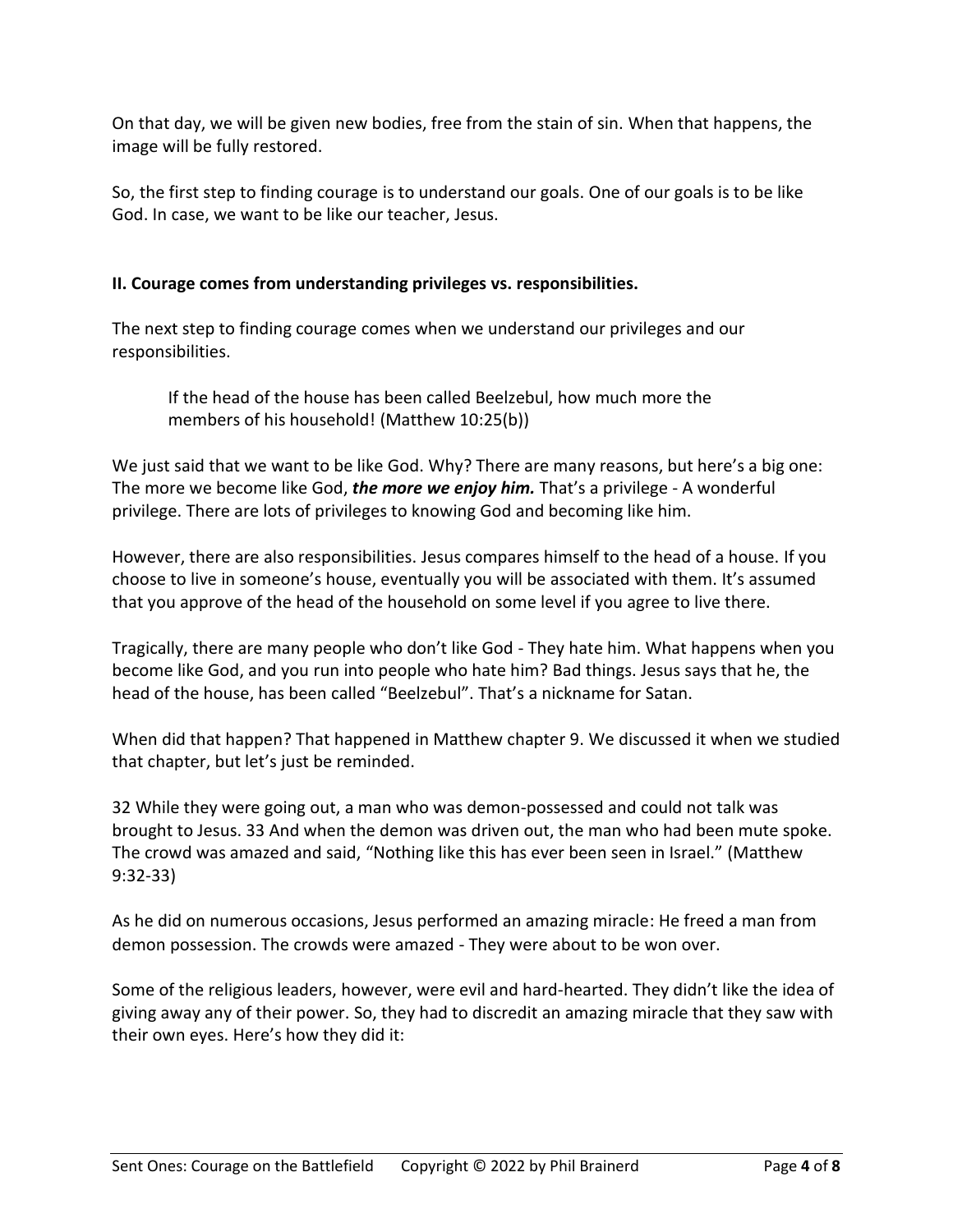But the Pharisees said, "It is by the prince of demons that he drives out demons." (Matthew 9:34)

Although they didn't specifically call Jesus "Satan" or "Beelzebul", that's what they meant. This will come up again as we work our way through Matthew's book. For now, let's say that people who follow Jesus will be called many horrible things. And sadly, they will be called those things because there will be people who believe it. There are going to be a lot of misguided people out there who think that following God is evil. Or, they'll think that following God the way we're taught to do it is evil.

I'm beginning to see this quite a bit. There was a time when being a minister was respected in American culture. Today, if I tell people I'm a Christian minister, I sometimes get some strange looks. In some cases, angry looks. In some cases, frightened looks.

If you associate yourself with Jesus, you may get those looks. Jesus warns us about it. We may have to bear insults and injuries. That's the responsibility that Jesus gives to his followers.

However, he also gives a lot of privileges to his followers. If we can remember the privileges, we can find courage.

## **III. Courage comes from knowing that you're on the right side.**

Next, Courage comes from knowing that you're on the right side.

26 "So do not be afraid of them, for there is nothing concealed that will not be disclosed, or hidden that will not be made known. 27 What I tell you in the dark, speak in the daylight; what is whispered in your ear, proclaim from the roofs. (Matthew 10:26-27)

Here, Jesus makes it very clear: Do not be afraid! Why not? Because if you follow Jesus, you're on the right side.

At the time Jesus said this, his followers were in classroom mode - They were learning. Jesus uses a series of pictures to illustrate that. If the apostles didn't understand something, if it was concealed to them, Jesus would help them to understand. Then, they could disclose it. If the meaning of something was hidden, Jesus would reveal it. Then, his followers could make it known to others. If they learned in a dark room by candlelight, they could go out in the daylight and proclaim it.

In those days, rabbis would sometimes teach their students about public speaking by whispering in their ears. Then, the students would repeat what they heard out loud. Once they got good at speaking, they could teach in public without the Rabbi standing at their side. Jesus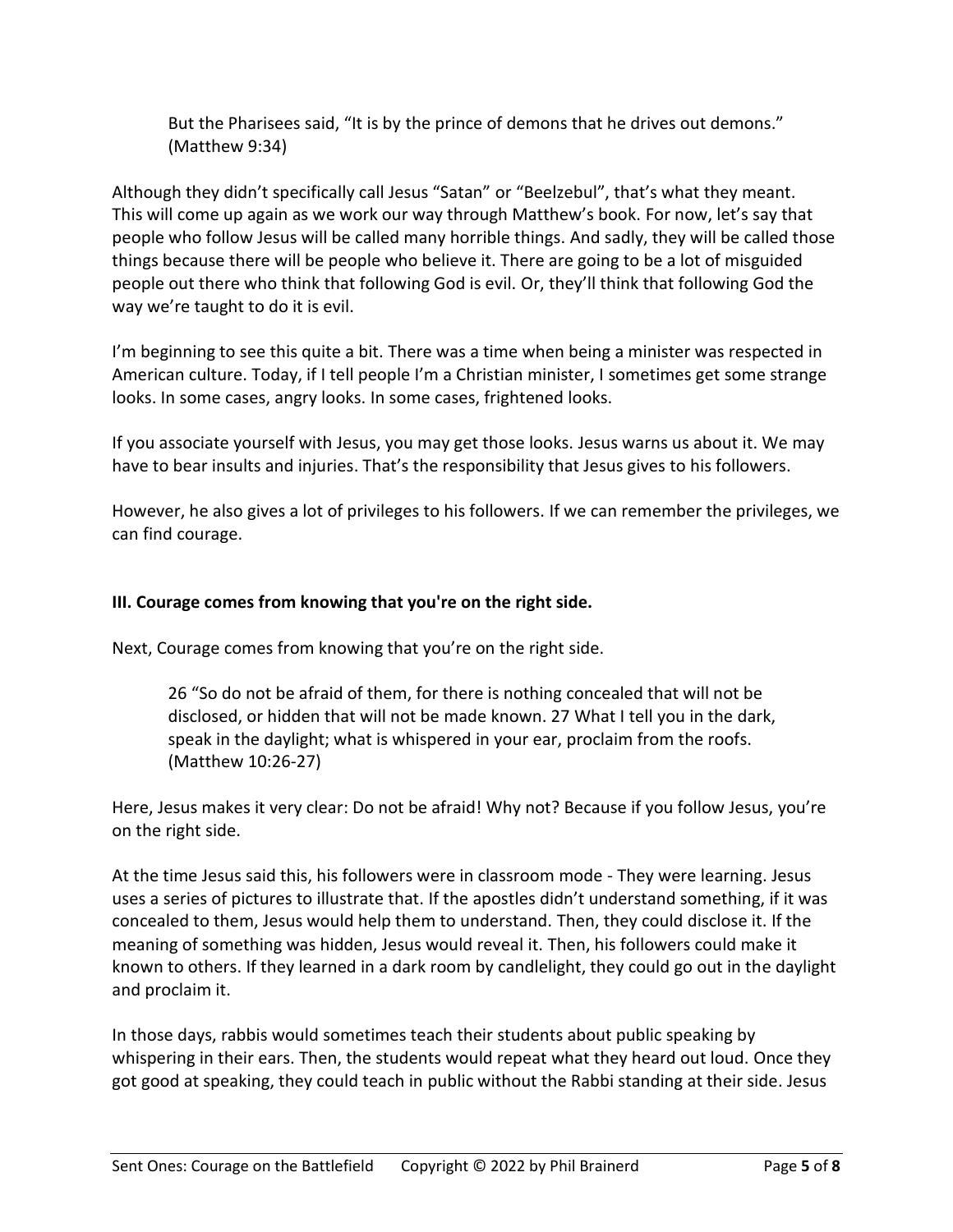is telling his followers not just to proclaim what they know – They are to proclaim their message from the rooftops - From the most prominent places they can find.

There is nothing wrong with the teachings of Jesus. There's nothing secret. There's nothing to be ashamed of. So, be courageous! Be bold! Courage comes from knowing that you're on the right side.

## **IV. Courage comes from knowing who has the power.**

Next, courage comes from knowing who has the power.

Do not be afraid of those who kill the body but cannot kill the soul. Rather, be afraid of the One who can destroy both soul and body in hell. (Matthew 10:28)

There's that command again: Do not be afraid.

Jesus teaches us that there are two categories of things that we need to be concerned about. The first is temporal, or things bound in time. This includes things like our bodies and our possessions. The other is eternal: Things that last forever - Things like your soul.

Jesus tells us to be concerned only for eternal things like our souls. Anything temporal will disappear someday. Our bodies will die. Our property will rust away. But our souls – They last forever. So Jesus tells us: There are plenty of people and things that can attack us on the temporal level. But only one being has control over eternity - That's God.

For purposes of this discussion, only two *places* are eternal: Heaven and hell. Hell is very much a real place, just as heaven is. Jesus tells us that there is only one individual in the whole universe that we need to fear. That's the one who has *the power* to decide which of these places we go to for eternity. If you're on the side of this individual, the one with real, eternal power, you can find courage.

## **V. Courage comes from knowing your value**

Next, courage comes from knowing your value.

29 Are not two sparrows sold for a penny? Yet not one of them will fall to the ground outside your Father's care. 30 And even the very hairs of your head are all numbered. 31 So don't be afraid; you are worth more than many sparrows. (Matthew 10:29-30)

Jesus says you are valuable. In ancient Israel, the smallest coin had a name that we translate as a penny. But it was worth something more than our modern pennies. For example, if you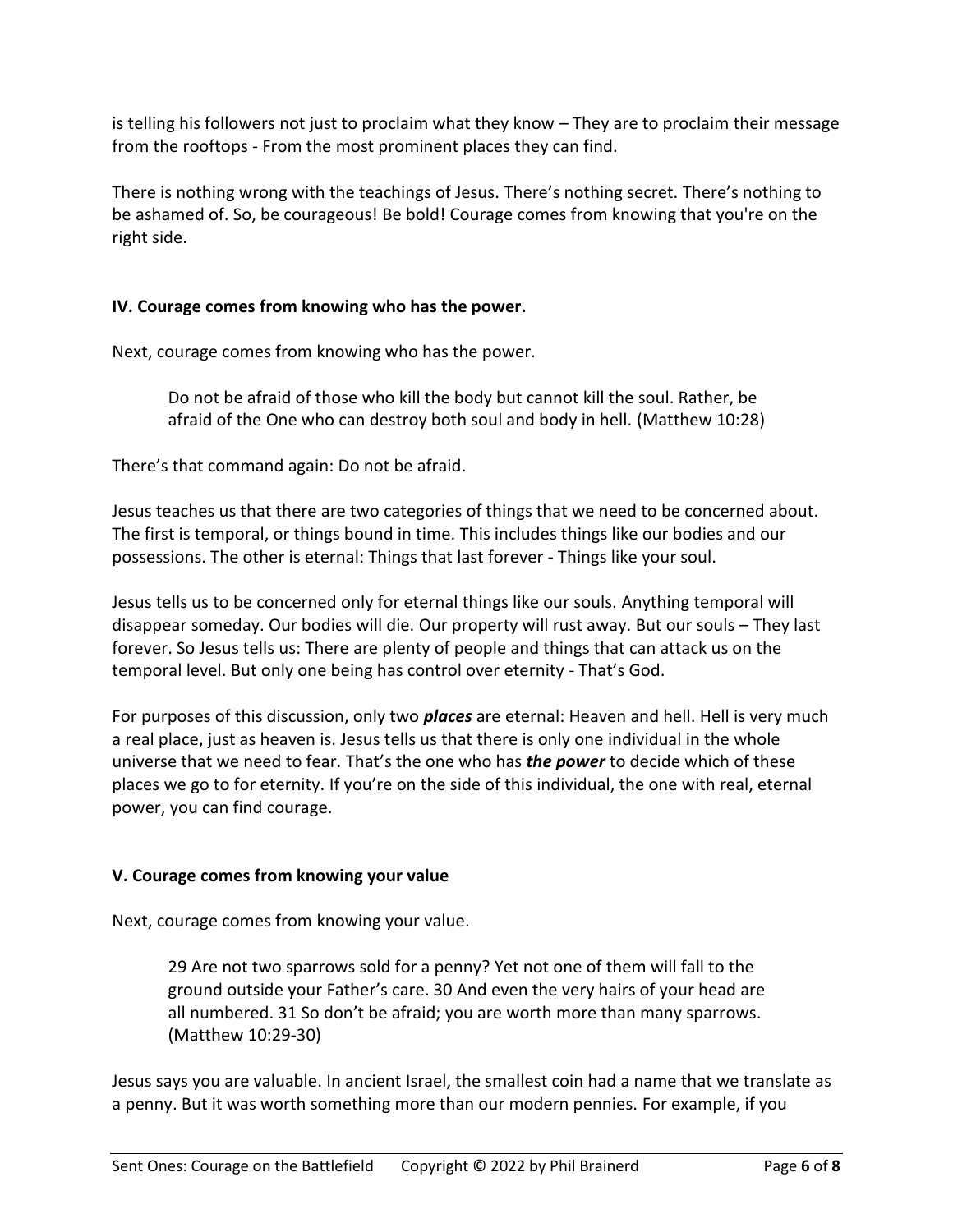wanted a snack, you could use this coin to buy two roasted sparrows. Sparrows were small and abundant and cheap. Even though they are small and abundant and cheap, the heavenly Father knows where each one is. Whether they land or whether they take off, God knows about it.

And notice the choice of words. God doesn't just know about these little creatures- He cares. He knows and cares about intricate details of the universe. The very hairs of your head are numbered, we are told. According to the online health magazine "Healthline", the average head has 100,000 hairs. Jesus is saying that God is aware of intricate details of the universe. That means he's aware of intricate details of your life. And he's not just aware, he cares.

So, there's that phrase again: "Don't be afraid." Why not? Because "…you are worth more than many sparrows."

You are special. You are valuable to God. You are loved. If you've been exposed to messages from our church, you know what we say: The modern word "love" doesn't quite make it anymore. In fact, God *cherishes* you.

Courage comes from knowing your value.

## **VI. Courage comes from knowing who's on your side.**

Finally, courage comes from knowing who's on your side.

32 Whoever acknowledges me before others, I will also acknowledge before my Father in heaven. 33 But whoever disowns me before others, I will disown before my Father in heaven. (Matthew 10:23-33)

Jesus is sending his apostles into battle. In many battles, you have to take sides. There are some times when you can be neutral, but not often. We are in the midst of a battle that has lasted centuries and millennia. In this battle, you can not choose to be neutral- You must take a side. Sooner or later the question will come up for us: Do we know Jesus? Are we on his side? On that day, remember. Acknowledging Jesus means a place with him in his eternal kingdom. Denying him means you do not have a place.

If you acknowledge that you know Jesus – If you admit that you are on his side – You may meet opposition. People may disapprove. They may sneer. They may call you names. They may even have the power to hurt you in some way. But when you understand the results of your decision, you can find courage. If you tell people that you're on the side of Jesus, then he's on your side. And he's on your side when it matters. So you can take courage, because courage comes from knowing who's on your side

Let's pull this all together.